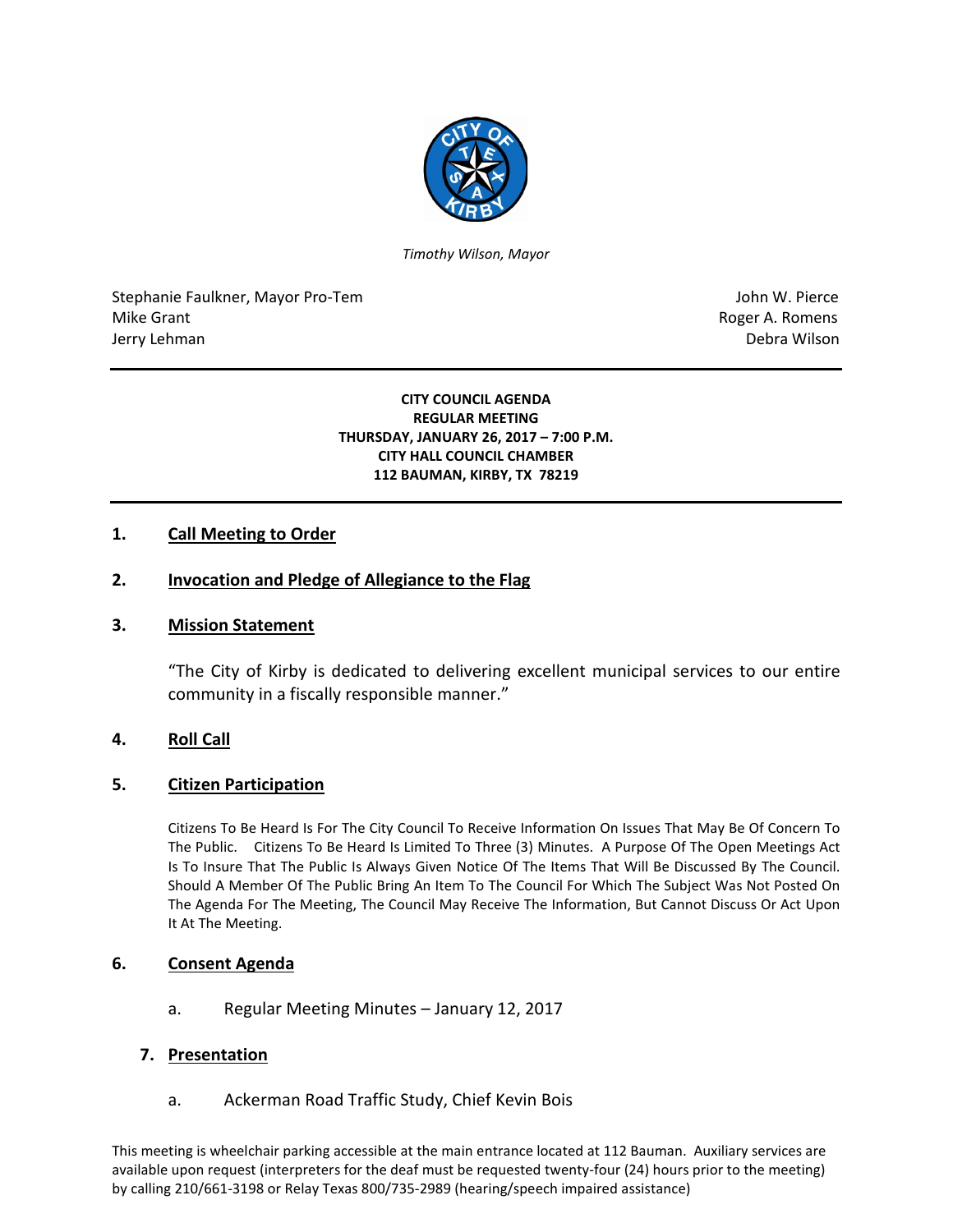b. Employee Of The Month

## **8. Discussion And Possible Action**

- a. Discussion And Possible Action To Consider Ordinance No. O-2017-808 Amending FY 2016-2017 Budget. This Is The Second Reading.
- b. Discussion And Possible Action To Consider Ordinance No. O-2017-807 Repealing Chapter 50 Of The Code Of Ordinances Of The City Of Kirby and Adopting A New Chapter 50, Public Utilities, Of The Code Of Ordinances Of The City Of Kirby To Establish Certain Additional Fees. This is the Second Reading.
- c. Discussion And Possible Action To Consider Ordinance No. O-2017-809, An Ordinance Repealing Chapter 54 Of The Code Of Ordinances Of The City Of Kirby, Texas, And Adopting A New Chapter 54 Of The Code Of Ordinances And Establishing Illicit Discharge Restrictions Pursuant To U.S. Environmental Protection Agency Guidelines And Adopted Texas Commission On Environmental Quality Standards, And Providing A Penalty Upon Conviction Of A Violation Of This Section In An Amount Not To Exceed \$500.00 Per Violation Per Day Unless The Violator Receives Actual Notice Of The Provisions Of This Ordinance In Which Case The Penalty Upon Conviction Is Not To Exceed \$1,000 Per Violation Per Day Or Not To Exceed \$5,000 Per Violation Per Day For Certain Violations Relative To Point Source Effluent Limitations Or The Discharge Of A Pollutant (Other Than From A Non-Point Source) Into A Sewer System, Including A Sanitary Or Storm Water Sewer System, Owned Or Controlled By The City, And Establishing An Effective Date. This Is The Second Reading.
- d. Discussion And Possible Action Regarding Boards, Commissions And Committee Membership
- e. Discussion And Possible Action Regarding Future Plans For Donated Property On Binz Engleman Road
- f. Discussion And Possible Action Regarding Generators For City Facilities
- g. Presentation, Discussion And Possible Action Regarding The City Logo Design Project
- h. Discussion And Possible Action To Consider Establishing An Outdoor Vehicle Storage Lot On Gaiety Lane
- i. Discussion And Possible Action To Consider Parks And Recreation Committee Recommendations For Playground Equipment And Movie Screen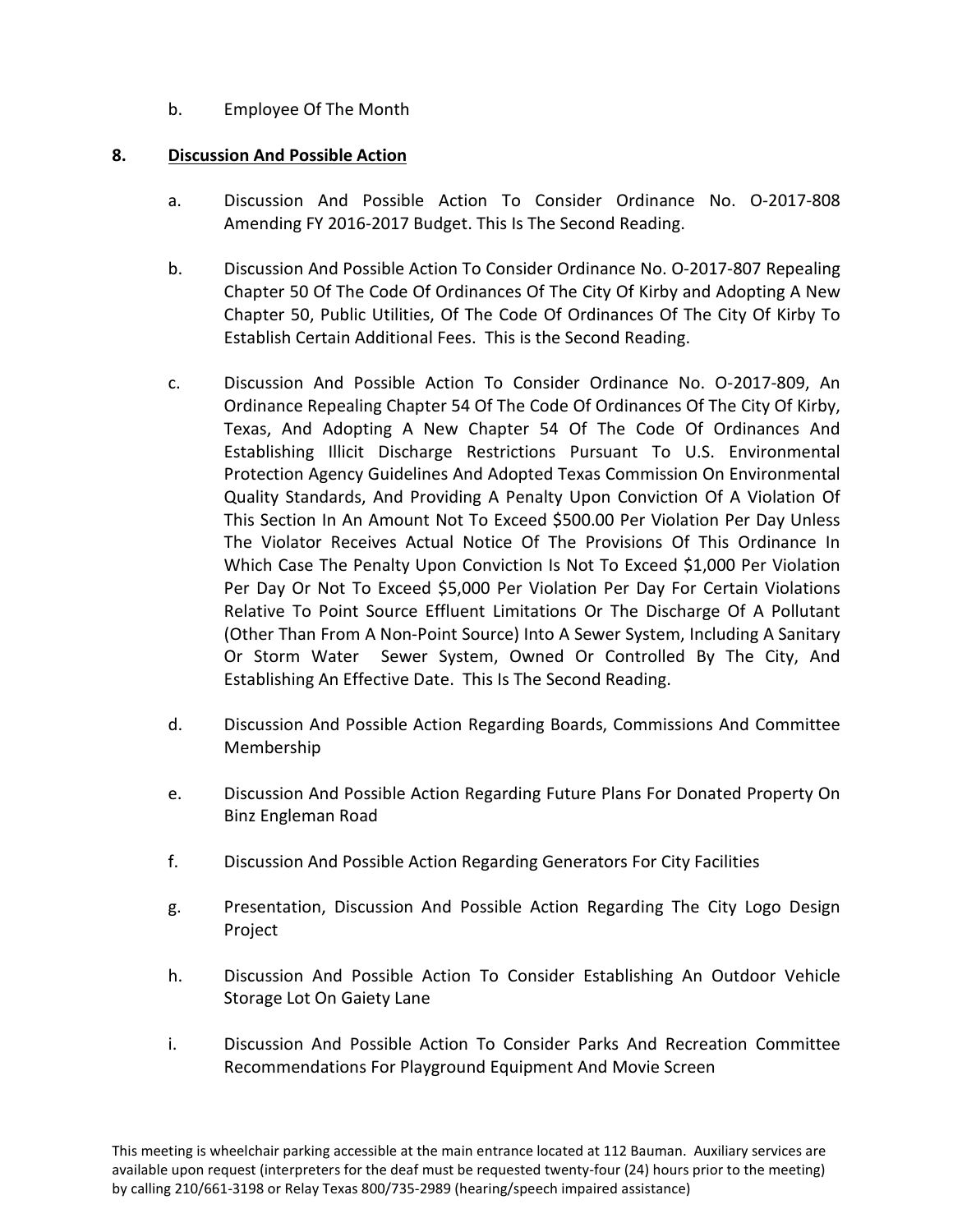- j. Discussion And Possible Action To Consider Ordinance No. O-2017-810 Repealing Sections 94.15 Through 94.17 Of The Noise Ordinance Of The City And Adopting New Sections 94.15 Through 94.17 Of The Noise Ordinance Of The City. This Is The First Reading.
- k. Discussion and Possible Action On Ordinance No. O-2017-811 Repealing Sections 94.01 and 94.02 of the Nuisance Ordinance of the City and Adopting New Sections 94.01 and 94.02 of the Nuisance Ordinance of the City. This Is The First Reading.
- l. Discussion And Possible Action To Consider Ordinance No. O-2017-812 Repealing Chapter 70 – Traffic Rules And Adopting New Chapter 70 – Traffic Rules. This Is The First Reading.
- m. Discussion And Possible Action To Consider Ordinance No. O-2017-813 Repealing Chapter 71 – Stopping, Standing, And Parking And Adopting A New Chapter 71 – Stopping, Standing, And Parking. This Is The First Reading.
- n. Discussion And Possible Action To Consider Resolution No. R-2017-684 Calling A General Election On May 6, 2017; For The Purpose Of Electing A Mayor And Three Council Members; Designating The Polling Places And Directing The Giving Of Notice Of Such Election; And Providing Details Relating To The Holding Of Such Election, In The City Of Kirby.

## **9. Requests and Announcements**

a. Requests By Mayor And Council Members For Items To Be Placed On Future City Council Agendas And Announcements On City Events/Community Interests

# **10. Adjournment**

 Monique L. Vernon City Manager

\_\_\_\_\_\_\_\_\_\_\_\_\_\_\_\_\_\_\_\_\_\_\_\_\_\_\_

Patty Cox, TRMC City Secretary

\_\_\_\_\_\_\_\_\_\_\_\_\_\_\_\_\_\_\_\_\_\_

The City Council reserves the right to adjourn into executive session at any time to discuss any of the matters listed on this agenda if authorized by Texas Government Code Section 551.071, Consultation with Attorney, Texas Government Code Section 551.072, Deliberations about Real Property, Texas Government Code Section 551.074, Personnel Matters, and Texas Government Code Section 551.076, Security Devices or Security Audits.

#### **CERTIFICATE**

This meeting is wheelchair parking accessible at the main entrance located at 112 Bauman. Auxiliary services are available upon request (interpreters for the deaf must be requested twenty-four (24) hours prior to the meeting) by calling 210/661-3198 or Relay Texas 800/735-2989 (hearing/speech impaired assistance)